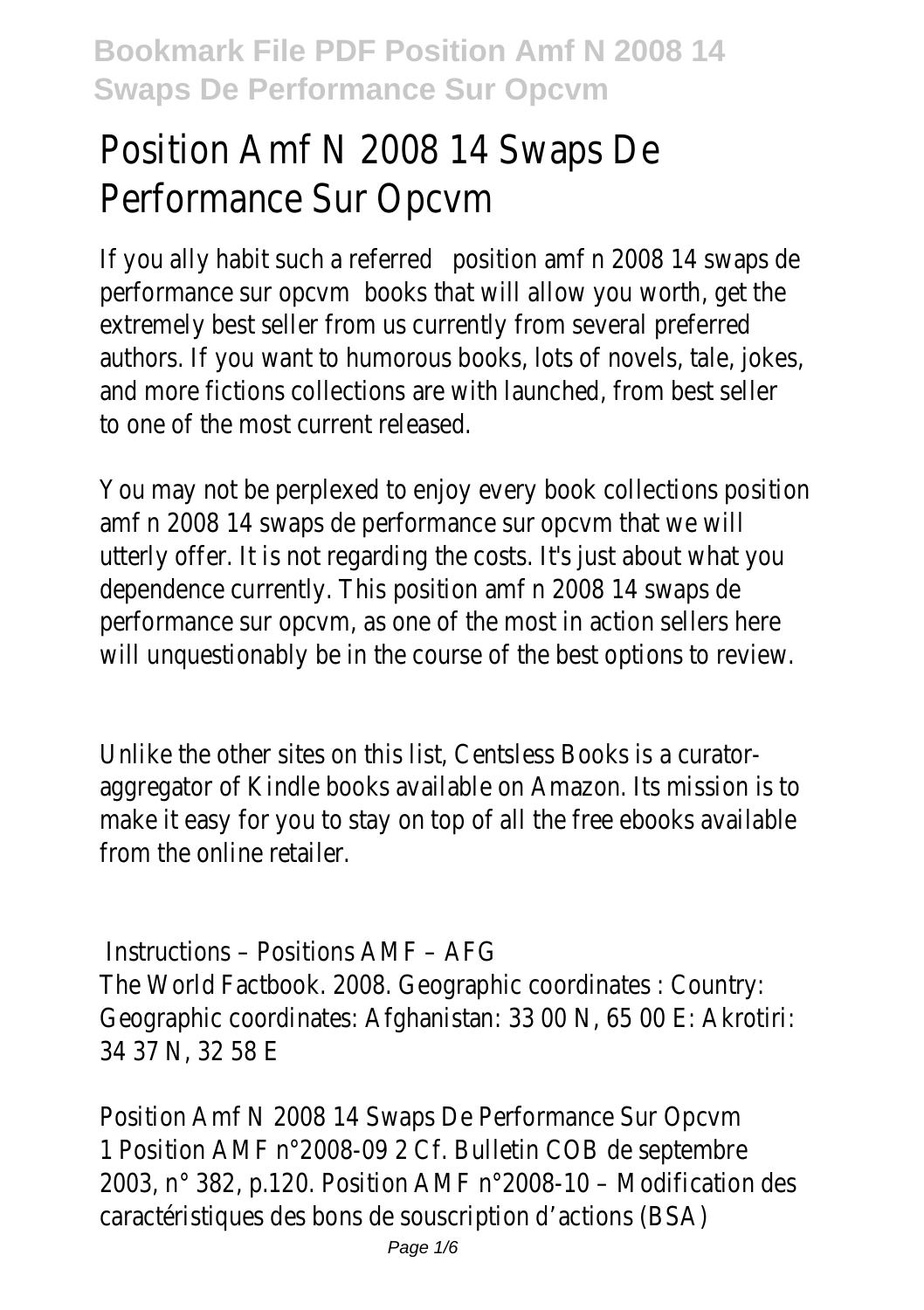Document créé le 27 novembre 2008, modifié le 19 janvier 2010 et le 1er août 2012 2/3

Working at AMF Bakery Systems | Glassdoor PROSPECTUS SUPPLEMENT DATED 14 JANUARY 2009 TO THE BASE PROSPECTUS DATED 16 MAY 2008, ... Supplement") granted visa n°08-237 on 13 November 2008 by the AMF and the Supplement to the Base ... connection with the Issuer's position, activities and status.

Position - recommandation AMF n°2009-16 Guide d ... Major holding notification and letter of intent – Annex I of AMF Instruction 2008-02. 10/10. 1/10. Under the terms of Article 223-14 of the AMF General Regulation, the notification must be . filed. with the AMF by the close of trading on the market or trading system on the . fourth trading day. following the acquisition or disposal of a ...

EMTN Fourth Supplement January 2009 FINAL CLEAN AMF DATED

L'AMF et vous Espace dédié aux épargnants. Listes noires Listes noires et mises en garde publiées par l'AMF. L'AMF.

Présentation de l'AMF Voir plus. L'AMF en un clin d'œil.

L'AMF en chiffres. Nos missions. Notre stratégie Voir plus. Notre plan stratégique #Supervision2022.

Doctrine de l'AMF en vigueur - AMF

Access Free Position Amf N 2008 14 Swaps De Performance Sur Opcvm Thank you entirely much for downloading position amf n 2008 14 swaps de performance sur opcvm.Most likely you have knowledge that, people have look numerous time for their favorite books in the manner of this position amf n 2008 14 swaps de performance sur opcvm, but end happening in harmful downloads.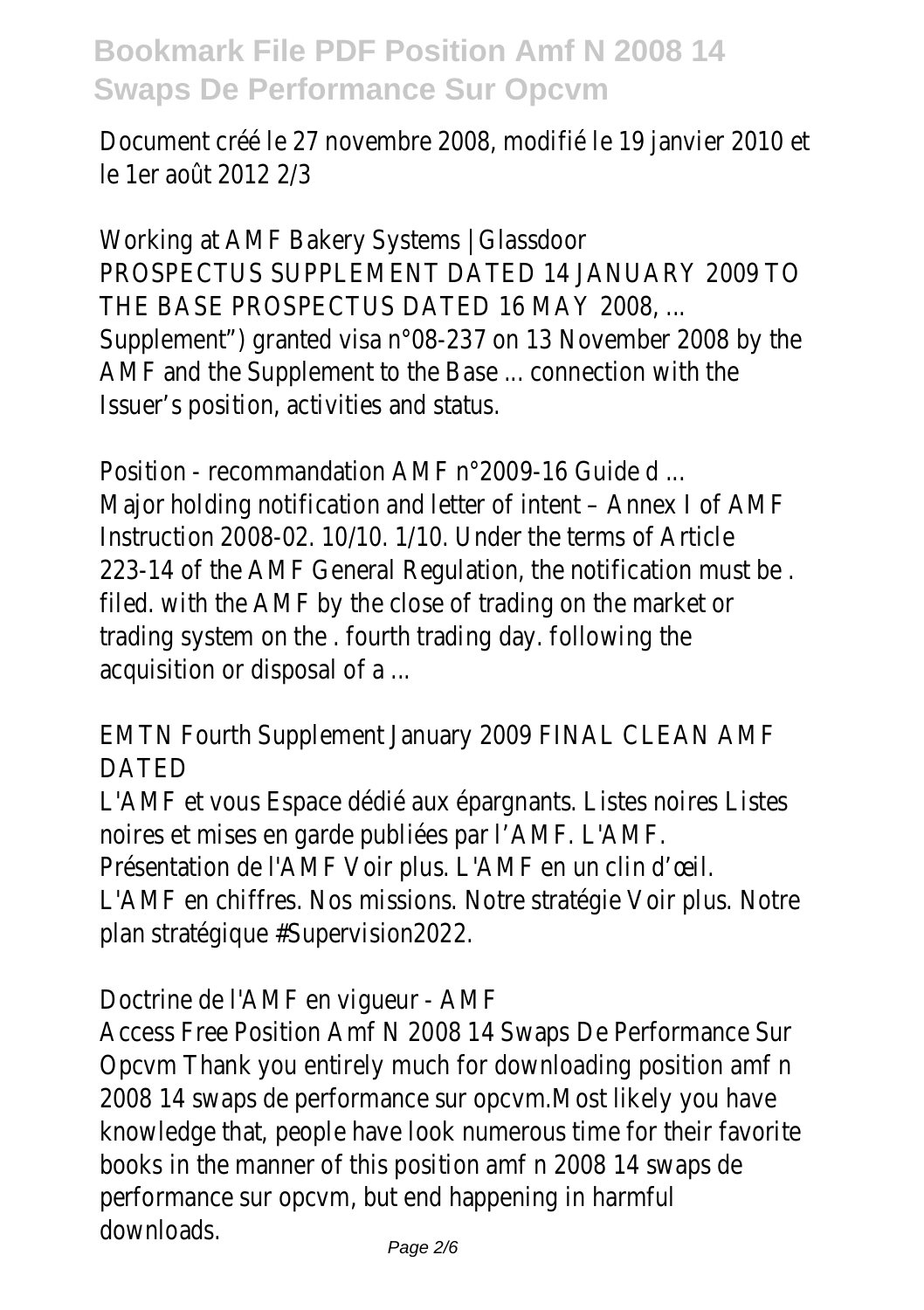#### Susan Rice - Wikipedia

Specifically, we examined the activities of AMF-26 and its five derivatives AMF-14, AMF-35, AMF-46, AMF-48, and AMF-59 (structural formula of each compound shown in Fig. 6 A). In BSY-1 cells, AMF-26 exhibited the strongest activity of cell growth inhibition with a GI 50 of 12 n m and that of Golgi disruption with an EC 50 of 27 n m .

Improved PCR primers for the detection and identification ... AMF-MH contrast with this scenario: First, to account for their moderate N enrichment after respiration, we have to suppose that they receive a fungal material with higher C/N than the average fungal biomass; second, as already stated by Merckx et al. (2010), similar 15 N enrichments in AMF-MH and green plants suggest that all tap isotopically similar N sources.

Geographic coordinates. The World Factbook. 2008 Position , Recommendation DOC-2012-19 Applicable from January 12, 2017 to March 14, 2017 The positionrecommandation DOC-2012-19 outlines how to complete the sections of the autorization application (including the program of operations) and complementary sheets.

The Effect of AMF Suppression on Plant Species Composition ... Variation of AMF SSU rRNA gene and position of PCR primers. The nucleotide diversity, P i , is the average number of differences per base between sequences compared pairwise, plotted for 10-base windows ( Nei, 1987 , equations 10.5 or 10.6).

Notices - Distribution of financial products and services ... The first president and director of the Arab Monetary Fund, from 1977 to 1982, was Dr. Jawad Hashim. In 1982, the Arab Monetary Fund funded and supervised the launch of Investcorp.<br>mage 3%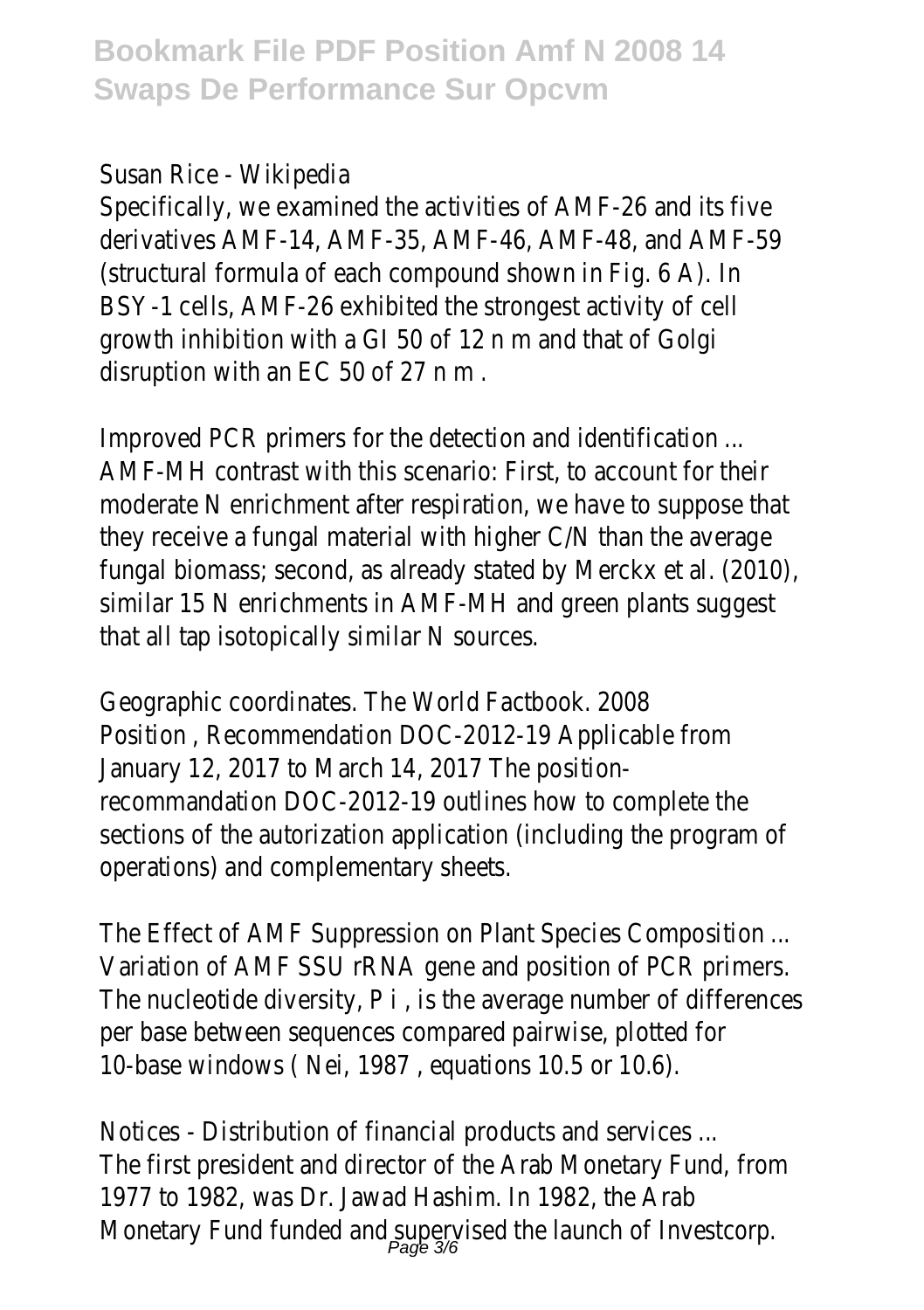Nemir Kirdar was transferred from Chase, where he advised the AMF, to Abu Dhabi to develop the new fund. Omar Aggad was the first investor in this fund.

#### EUR-Lex - 32008E0944 - EN - EUR-Lex

14 mars 2008. Pratiques de distribution et de règlement des sinistres se rapportant aux assurances de titres - Prolongation du délai pour se conformer à la loi (pdf - 19 KB) This link will open in a new window Updated on 21 November 2012 Pratiques de distribution (Available in French only) June 22, 2007

Position AMF n°2008-10 Modification des caractéristiques ... L'AMF clarifie le périmètre du service de placement au regard des activités de commercialisation d'instruments financiers. La position DOC-2012-08 précise qu'il n'y a pas fourniture du service de placement non garanti en cas de commercialisation de produits offrant une solution d'épargne (OPCVM, FIA et titres de créance structurés) et que l'activité de recherche de ...

#### Position Amf N 2008 14

Position - Recommandation DOC-2008-15 : La multigestion alternative en France Position DOC-2008-23 : Questionsréponses sur la notion du service d'investissement de conseil en investissement Instruction DOC-2008-03 : Procédure d'agrément des sociétés de gestion de portefeuille, obligations d'information et passeport

La page que vous avez demandée n'existe pas | AMF Introduction. Arbuscular mycorrhizal fungi (AMF) can significantly influence the composition of grassland communities as well as ecosystem processes such as the uptake of nutrients by plants and the competitive relationships between plants in these communities [1-3].At the individual level, root colonization by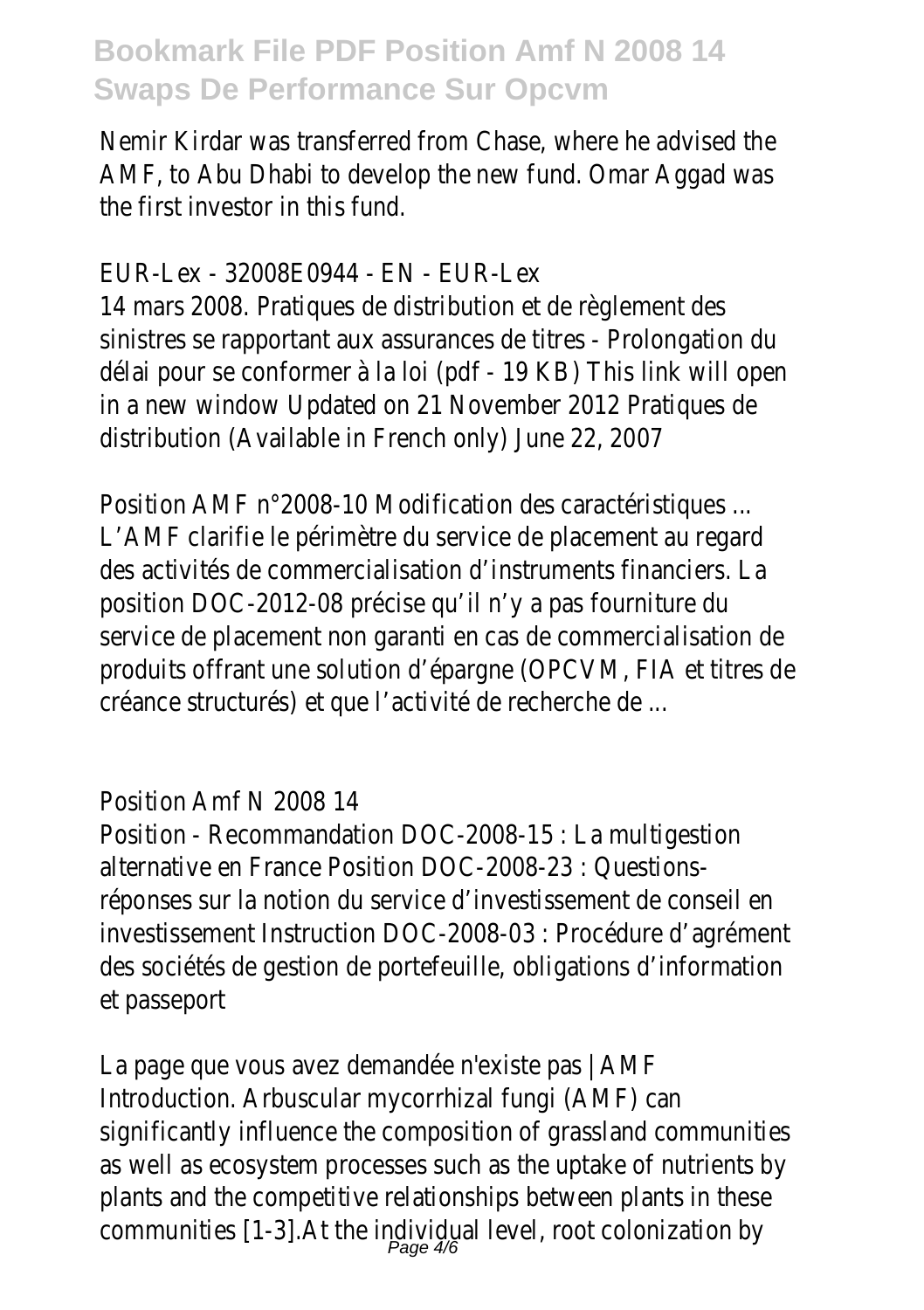AMF results primarily in increased plant growth due to the improved acquisition of ...

Doctrine - AMF

Position-recommandation AMF n°2009-16 - Guide d'élaboration des documents de référence Document créé le 10 décembre 2009, modifié le 17 décembre 2013, le 5 décembre 2014 et 13 avril 2015 2/68 SOMMAIRE

Carbon and Nitrogen Metabolism in Mycorrhizal Networks and ... Susan Elizabeth Rice (born November 17, 1964) is an American diplomat, Democratic policy advisor, and former public official, who served as the 27th United States ambassador to the United Nations from 2009 to 2013 and as the 24th United States national security advisor from 2013 to 2017.. Rice was born in Washington, D.C., and attended Stanford University and New College at the University of ...

Note présentée au Collège - amf-france.org Sans préjudice du règlement (CE) n o 1334/2000, les critères figurant à l'article 2 de la présente position commune et la procédure de consultation prévue à l'article 4 s'appliquent également aux États membres en ce qui concerne les biens et technologies à double usage énumérés à l'annexe I du règlement (CE) n o 1334/2000, lorsqu'il existe des raisons valables de ...

Position Amf N 2008 14 Swaps De Performance Sur Opcvm Position Amf N 2008 14 Swaps De Performance Sur Opcvm This is likewise one of the factors by obtaining the soft documents of this position amf n 2008 14 swaps de performance sur opcvm by online. You might not require more grow old to spend to go to the books opening as with ease as search for them.

Arab Monetary Fund - Wikipedia<br>Page 5/6